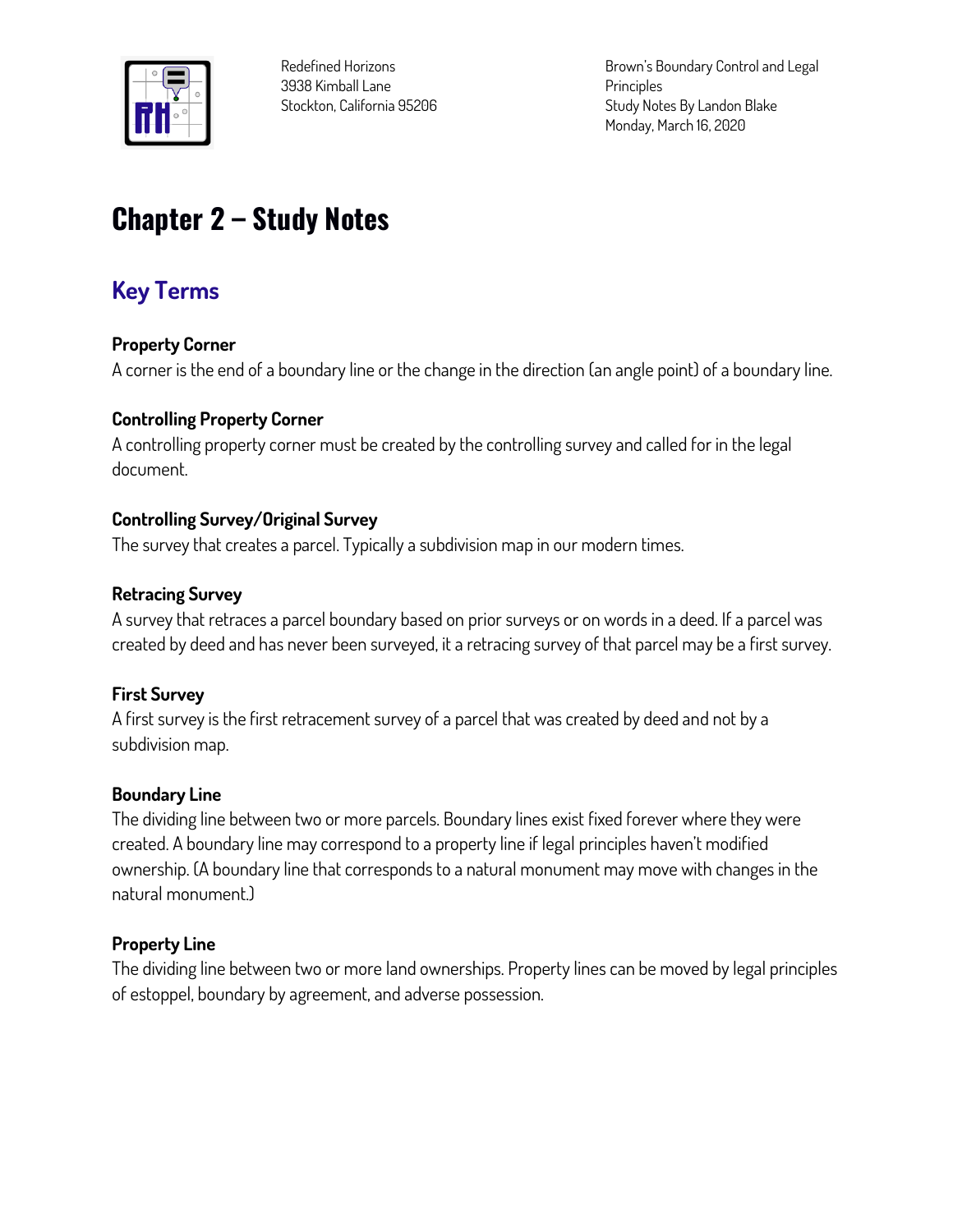

**Brown's Boundary Control and Legal Principles Study Notes By Landon Blake Monday, March 16, 2020**

# **Key Concepts**

# **Original Property Corners and Monuments Control**

- **An original property corner is created on a controlling survey or original survey. An original property corner control the location of the boundary.**
- **Monuments are physical manifestations of a corner.**
- **An original property corner doesn't have to be marked by a physical monument to control.**
- **Natural monuments are things like streams, rivers, mountain ridges, toes of slopes, roads and trees.**
- **Artificial monuments are objects placed by humans to mark a property corner location. These are things like mounds of stone, wood posts, pipes, metal rods, nails, and piles of charcoal.**
- **Natural monuments tend to control over artificial monuments in the event of a conflict, because natural monuments are easier to identify and less likely to be destroyed.**
- **Natural monuments can be "fuzzy".**
- **Objects marked at the time of the survey become the location and identification of the boundary line (for example: bearing trees).**

# **Boundary Lines and Property Lines Aren't The Same Thing**

- **A boundary line is the dividing line between survey parcels or deed parcels. (Used by deed stakers.) Boundary lines can be curves too.**
- **A property line is the dividing line between parcels of land ownership.**
- **Property lines don't always correspond to boundary lines. Property lines can change from boundary lines through the legal principles of estoppel, agreement and adverse possession.**

# **There Are Four (4) Ways To Create Boundaries**

- **1) A boundary can be created by action. This includes running lines on the ground, setting monuments, recording field notes, and drawing maps. These actions don't necessarily have to be performed by a land surveyor.**
- **2) A boundary can be created by words. This typically means describing the new parcel by words in a deed without the benefit of an on the ground survey for survey map.**
- **3) A boundary can be created by statute. These are laws based by governments to survey and create boundaries. (The Public Land Survey System in the United States is an example.)**
- **4) A boundary can be created under the powers of common law. There are specific legal requirements that must be met. Some of these are in statute. (Most of these subdivisions in modern times are illegal. Good faith purchasers of parcels from an illegal subdivision may have a legal mechanism to make their parcels legally valid.)**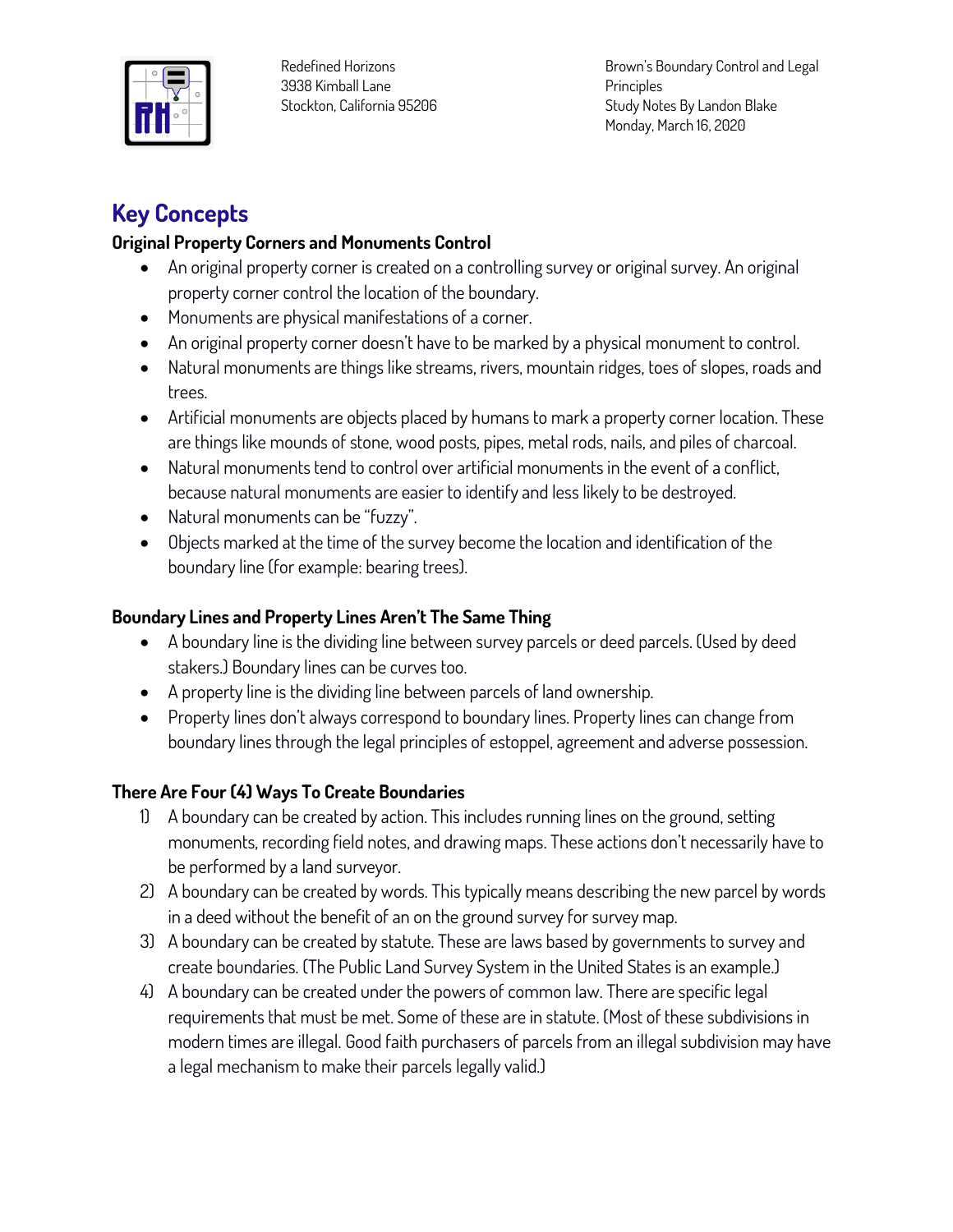

**Brown's Boundary Control and Legal Principles Study Notes By Landon Blake Monday, March 16, 2020**

#### **Other Principles Related To The Creation And Retracement Of Boundaries**

- **Land owners can create boundaries in any manner that isn't illegal. In the common law, there is no requirement for a survey to create boundaries. (Creating a boundary without a survey is way mucho bad.)**
- **Once property rights have been granted in reference to a boundary line, that boundary line can't be modified (except with mutual agreement of the parties).**
- **The original surveyor creates boundaries. He doesn't "ascertain them". The retracing surveyor doesn't create boundaries, he "ascertains" there location from the available evidence.**
- **The original boundaries are without error and are the exact dimensions as indicated by the creating surveyor. (Except for junior/senior rights, ambiguous terms/conflicting terms, evidence of intent, and differences in measuring capabilities.) Quote: "The retracing surveyor should realize that modern methods of measurement will not duplicate the original measurements that created the original boundary."**
- **Surveyors should retrace boundaries in the units of the original survey (and considering the methods used in the original survey). Quote: "Differences…(between the original and retracing surveys) do occur because of the different methods and equipment used in obtaining the original measurements and subsequent measurements, as well as differences among the people who did the work and changes in the circumstances or conditions under which it was done.**
- **A boundary line can't be modified by a land surveyor or judge as part of a retracement survey. (There are ways to modify a boundary. A retracement survey isn't one of them. You need agreement of the parties on each side of the boundary line.)**

### **Extra Bit: Be Careful With Attorneys**

- **"In order to understand…boundaries, one must be able to make a distinction between corners, monuments, property lines, and boundary lines. All of these are different and should be addressed differently by the surveyor who creates them and the surveyor who retraces them. Unfortunately, these will probably be misunderstood by attorneys and the courts."**
- **"In the founding days of our country, many of the early lawyers and judges were also schooled in surveying, title examination, and land principles. Today this cannot be said of many of the younger professionals. Not to detract from their capabilities, but today many young professionals have not been schooled in basic land principles…they lack a basic land ethic."**